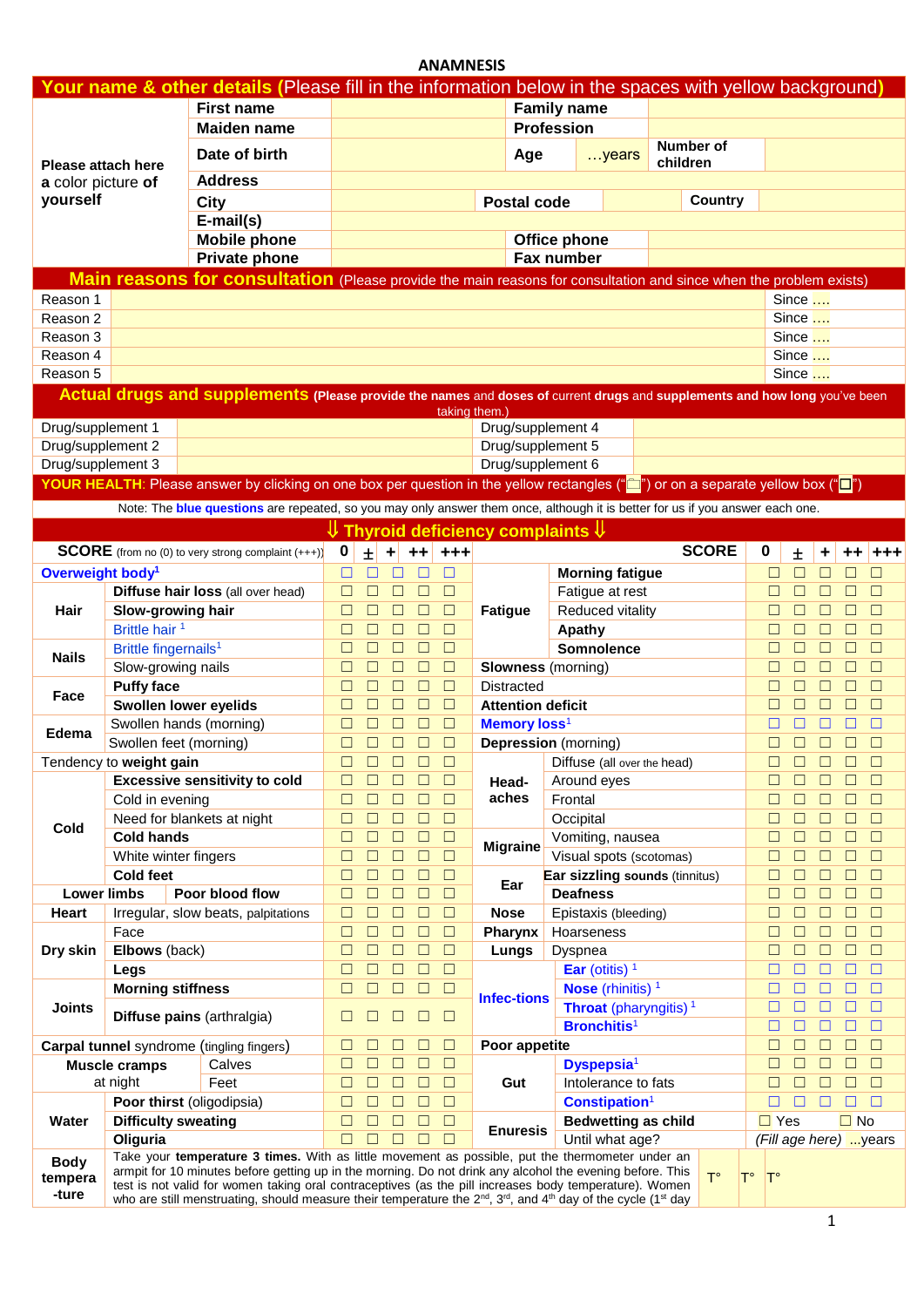|                          |                                      |                                                           |                                      |                                        | <b>ANAMNESIS</b>           |                                                     |                   |                                                            |              |        |        |             |        |             |
|--------------------------|--------------------------------------|-----------------------------------------------------------|--------------------------------------|----------------------------------------|----------------------------|-----------------------------------------------------|-------------------|------------------------------------------------------------|--------------|--------|--------|-------------|--------|-------------|
|                          |                                      | $= 1st$ day of the menstrual cycle).                      |                                      |                                        |                            |                                                     |                   |                                                            |              |        |        |             |        |             |
|                          |                                      |                                                           |                                      |                                        |                            | <del>∩</del> Thyroid excess complaints ∩            |                   |                                                            |              |        |        |             |        |             |
|                          | Underweight body(despite ↑ food      |                                                           |                                      |                                        |                            |                                                     |                   |                                                            |              |        |        |             |        |             |
| intake) <sup>1</sup>     |                                      |                                                           | П                                    |                                        | $\Box$<br>П                | Nervous <sup>1</sup>                                |                   |                                                            |              |        |        |             |        | $\Box$      |
|                          | Weight loss (abnormal)               |                                                           | □<br>П                               | П                                      | $\Box$<br>П                |                                                     |                   | Quick palpitation (Tachycardia) <sup>1</sup>               |              |        |        |             |        | П           |
|                          | <b>Constant hot feeling</b>          |                                                           | $\Box$<br>П                          |                                        | П<br>$\Box$                | Insomnia (the whole night)                          |                   |                                                            |              |        |        |             |        | □           |
|                          | Diffuse sweating (hair, face, trunk) |                                                           | $\Box$<br>□                          |                                        | П<br>$\Box$                | <b>Exaggerated appetite</b>                         |                   |                                                            |              | ⊏      |        |             |        | □           |
|                          | Exaggerated thirst (poludipsia)      |                                                           | $\Box$<br>$\Box$                     |                                        | $\Box$<br>$\Box$           |                                                     |                   |                                                            |              | □      | П      | □           | П      | $\Box$      |
|                          |                                      |                                                           |                                      |                                        |                            | Cortisol deficiency complaints $\mathbb \Downarrow$ |                   |                                                            |              |        |        |             |        |             |
|                          |                                      | <b>SCORE</b> (from no (0) to very strong complaint (+++)) | $\mathbf 0$<br>$\pm$                 | $++$<br>$+ $                           | $+ + +$                    |                                                     |                   |                                                            | <b>SCORE</b> | 0      | 土      |             |        |             |
| intake) $2$              |                                      | Underweight body (despite 1 food                          | □<br>П                               | П                                      | $\Box$<br>□                |                                                     |                   | <b>Irritable</b>                                           |              | ⊔      | Ш      |             | П      | $\Box$      |
|                          | Hollow face                          |                                                           | $\Box$<br>$\Box$                     | □                                      | □<br>$\Box$                |                                                     |                   | $\downarrow$ low resistance                                |              | □      | □      | □           | П      | $\Box$      |
|                          | <b>Brownish face</b>                 |                                                           | $\Box$<br>$\Box$                     | □                                      | □<br>$\Box$                | In stress<br>conditions                             |                   | Fatigue ↓ punch                                            |              | $\Box$ | $\Box$ | $\Box$      | □      | $\Box$      |
| Face                     |                                      | Melasma (brown skin patches)                              | $\Box$<br>$\Box$                     | $\Box$                                 | $\Box$<br>$\Box$           |                                                     |                   | Easily confused                                            |              | $\Box$ | $\Box$ | $\Box$      | □      | $\Box$      |
|                          | Pigment spots                        |                                                           | $\Box$<br>$\Box$                     | $\Box$                                 | $\Box$<br>$\Box$           |                                                     |                   | $\downarrow$ low blood pressure                            |              | $\Box$ | $\Box$ | $\Box$      | □      | $\Box$      |
|                          |                                      | Vitiligo (discolored skin spots)                          | $\Box$<br>$\Box$                     | $\Box$                                 | $\Box$<br>$\Box$           |                                                     |                   | <b>Emotional outbursts</b>                                 |              | П      | $\Box$ | $\Box$      | □      | $\Box$      |
| Skin of                  | Vitiligo                             |                                                           | $\Box$<br>$\Box$                     | □                                      | $\Box$<br>П                |                                                     |                   |                                                            |              |        |        |             |        |             |
| hands                    |                                      | Dermatitis, eczema, psoriasis                             | $\Box$<br>$\Box$                     | П                                      | $\Box$<br>П                | <b>Appetite loss</b>                                |                   |                                                            |              | П      | Ш      | Ш           | П      | $\Box$      |
|                          | Skin <sup>1</sup>                    |                                                           | □<br>□                               |                                        | $\Box$<br>Г                | <b>Sweet cravings</b>                               |                   |                                                            |              |        |        | П           | П      | $\Box$      |
|                          | Ear <sup>1</sup>                     |                                                           | □<br>□                               |                                        | П<br>П                     |                                                     |                   | Energy drops (hypoglycemia)                                | at 11h       |        |        | П           | П      | $\Box$      |
| <b>Allergie</b>          | Nose <sup>1</sup>                    |                                                           | □<br>⊔                               | П                                      | □<br>□                     |                                                     |                   |                                                            | at 16h       |        | $\Box$ | ⊔           | П      | $\Box$      |
| S                        | Throat <sup>1</sup>                  |                                                           | □<br>⊔                               | П                                      | П<br>□                     |                                                     |                   |                                                            |              |        |        |             |        |             |
|                          | Asthma <sup>1</sup>                  |                                                           | □<br>⊔                               |                                        | П<br>Г                     |                                                     |                   | Gastritis                                                  |              |        |        |             |        | $\Box$      |
|                          | Food allergies <sup>1</sup>          |                                                           | □<br>□                               |                                        | П<br>□                     | Gut                                                 | Liver             |                                                            |              |        |        |             |        | П           |
|                          |                                      | <b>Medication intolerance<sup>1</sup></b>                 | □<br>П                               |                                        | $\Box$<br>г                |                                                     |                   | Enteritis/colitis                                          |              |        |        |             |        | □           |
| Joint pains              | Shoulders                            |                                                           | $\Box$<br>□                          |                                        | П<br>$\Box$                |                                                     |                   | Abdominal pains <sup>1</sup>                               |              |        |        |             |        | □           |
| (arthralgia)             | Hands                                |                                                           | $\Box$<br>$\Box$<br>$\Box$<br>$\Box$ | П<br>$\Box$                            | $\Box$<br>Г<br>П<br>$\Box$ | <b>Rheumatoid arthritis</b>                         |                   | Quick palpitation (Tachycardia) <sup>2</sup>               |              | $\Box$ | П      | П<br>$\Box$ | П<br>□ | □<br>$\Box$ |
|                          | Feet                                 |                                                           |                                      |                                        |                            |                                                     |                   |                                                            |              |        |        |             |        |             |
|                          |                                      |                                                           |                                      |                                        |                            | <b>Cortisol excess complaints 1</b>                 |                   |                                                            |              |        |        |             |        |             |
| Moon face                |                                      |                                                           | $\Box$<br>$\Box$                     | $\Box$                                 | $\Box$<br>$\Box$           | <b>Hyper agitated</b>                               |                   |                                                            |              | П      |        |             |        | $\Box$      |
| Buffalo hump             |                                      |                                                           | $\Box$<br>$\Box$                     | $\Box$                                 | $\Box$<br>$\Box$           | High blood pressure <sup>1</sup>                    |                   |                                                            |              | П      | $\Box$ | □           | П      | $\Box$      |
|                          |                                      |                                                           |                                      |                                        |                            | Aldosterone deficiency complaints ↓                 |                   |                                                            |              |        |        |             |        |             |
|                          | Low blood pressure                   |                                                           | $\Box$<br>П                          | $\Box$                                 | $\Box$<br>$\Box$           |                                                     |                   | Difficulty focusing, foggy sight                           |              |        |        |             |        | $\Box$      |
|                          |                                      | Drowsy when standing up (orthostatism)                    | $\Box$                               | $\Box$ $\Box$ $\Box$                   | $\Box$                     | <b>Salty food cravings</b>                          |                   |                                                            |              | $\Box$ | $\Box$ | $\Box$      | $\Box$ |             |
|                          |                                      | Feeling better if lying on a bed (supine)                 | ⊓<br>□                               | $\Box$                                 | $\Box$ $\Box$              |                                                     |                   | Frequent daytime urination (pollakiuria) <sup>1</sup>      |              | □      |        |             |        | П           |
|                          | <b>Empty-headedness</b>              |                                                           | П.<br>$\Box$                         |                                        | $\Box$ $\Box$<br>$\Box$    |                                                     |                   |                                                            |              |        |        |             |        |             |
|                          |                                      | ⇑                                                         |                                      |                                        |                            | Aldosterone excess complaints 1                     |                   |                                                            |              |        |        |             |        |             |
|                          |                                      | Face (in late afternoon, evening)                         | П                                    |                                        | $\Box$<br>□                | Headache (due to high BP)                           |                   |                                                            |              |        |        |             | П      | $\Box$      |
| <b>Swollen</b>           |                                      | Hands (in late afternoon, evening)                        | $\Box$                               |                                        | $\Box$<br>$\Box$           | High blood pressure <sup>2</sup>                    |                   |                                                            |              | $\Box$ | П      | Ш           |        | $\Box$      |
|                          |                                      | Feet (in late afternoon, evening)                         | $\Box$                               |                                        | $\Box$<br>$\Box$           |                                                     |                   |                                                            |              |        |        |             |        |             |
|                          |                                      |                                                           |                                      |                                        |                            | <b>DHEA deficiency complaints</b>                   |                   | ₩                                                          |              |        |        |             |        |             |
| <b>Bod</b>               | <b>Armpit hair loss</b>              |                                                           | П<br>П                               | П.                                     | $\Box$<br>$\Box$           |                                                     |                   | Dry eyes <sup>1</sup>                                      |              |        |        |             |        | $\Box$      |
| у<br>hair                | <b>Pubic hair loss</b>               |                                                           | $\Box$<br>$\Box$                     | $\begin{array}{c} \square \end{array}$ | $\Box$                     | Dry                                                 |                   | Dry skin <sup>2</sup>                                      |              | □      | □      | Ш           | $\Box$ | ۰o          |
|                          |                                      |                                                           |                                      |                                        |                            | <b>DHEA</b> excess complaints 1                     |                   |                                                            |              |        |        |             |        |             |
| Acne <sup>1</sup>        |                                      |                                                           |                                      |                                        | 00000                      | Scalp hair loss (women)                             |                   |                                                            |              | ⊓      | $\Box$ |             |        |             |
|                          |                                      |                                                           |                                      |                                        |                            |                                                     |                   |                                                            |              |        |        | $\Box$      | $\Box$ |             |
|                          |                                      |                                                           | ⇓                                    |                                        |                            | Insulin deficiency complaints $\mathcal V$          |                   |                                                            |              |        |        |             |        |             |
|                          |                                      | Underweight body (despite 1 food intake)                  | П<br>П                               |                                        | П<br>$\Box$                | <b>Droopy</b>                                       |                   | <b>Triceps</b>                                             |              |        | $\Box$ | $\Box$      | П      | $\Box$      |
|                          | Emaciated (thin) face                |                                                           | □<br>П                               | ⊓                                      | □<br>□                     |                                                     |                   | Buttocks <sup>1</sup>                                      |              |        | $\Box$ | $\Box$      | $\Box$ | $\Box$      |
| Thin $(\downarrow$ fat & |                                      | <b>Arms</b>                                               | $\Box$<br>⊔                          | П                                      | □<br>$\Box$                |                                                     |                   | <b>Exagerated thirst feeling (polydispie)</b> <sup>2</sup> |              |        |        | $\Box$      | $\Box$ | $\Box$      |
| muscles)                 |                                      | Legs                                                      | $\Box$<br>$\Box$                     | $\Box$                                 | □<br>$\Box$                |                                                     |                   | Urinate large amounts during the day                       |              | ப      | $\Box$ | $\Box$      | $\Box$ | $\Box$      |
|                          | Digestive troubles <sup>2</sup>      |                                                           |                                      |                                        |                            | (polyuria) <sup>2</sup>                             |                   |                                                            |              |        |        |             |        |             |
|                          |                                      |                                                           |                                      |                                        |                            | ↑ Insulin excess complaints                         |                   |                                                            |              |        |        |             |        |             |
| <b>Overweight body</b>   |                                      |                                                           | П                                    |                                        | П.<br>$\Box$               |                                                     |                   | Abdomen <sup>1</sup>                                       |              |        |        |             | П      | □           |
| <b>Obese</b>             | Face <sup>1</sup>                    |                                                           | П<br>ш                               | ш                                      | □<br>□                     | <b>Obese</b>                                        | Hips <sup>1</sup> |                                                            |              | ш      |        |             | $\Box$ | □           |
| (fatty)                  | Breasts <sup>1</sup>                 |                                                           | □<br>□                               | П                                      | П<br>□                     |                                                     |                   | Thighs <sup>1</sup>                                        |              | П      | П      |             | П      | □           |
|                          |                                      |                                                           |                                      |                                        |                            |                                                     |                   |                                                            |              |        |        |             |        |             |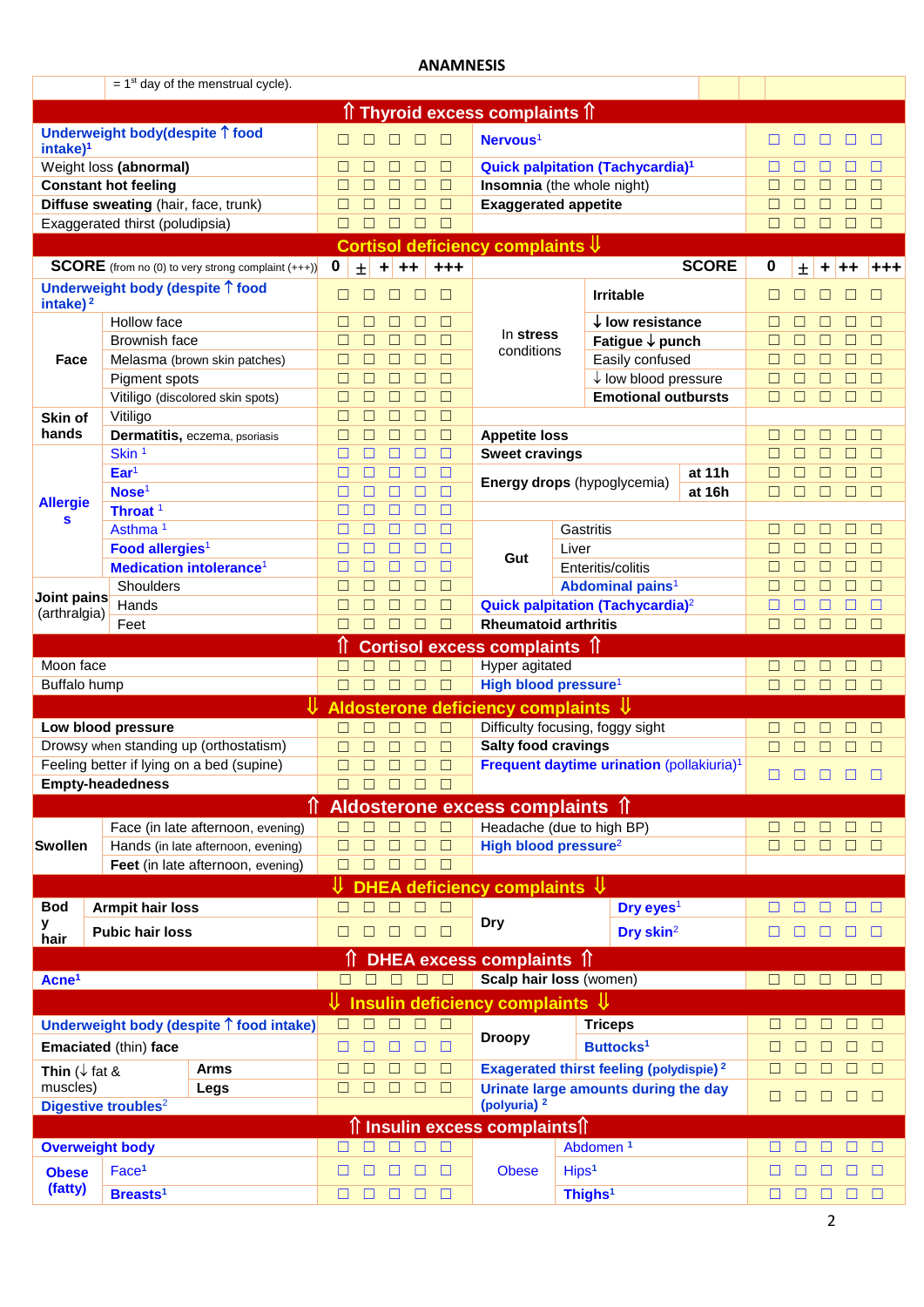## **ANAMNESIS**

|                                |             |                               | ⇓                                                                    |                  |                  |             |                  |                  |                                                 |                   | Thymosin-alpha-1 deficiency complaints V        |             |                  |                            |              |                  |
|--------------------------------|-------------|-------------------------------|----------------------------------------------------------------------|------------------|------------------|-------------|------------------|------------------|-------------------------------------------------|-------------------|-------------------------------------------------|-------------|------------------|----------------------------|--------------|------------------|
|                                |             | Flu <sup>1</sup>              |                                                                      | П.               | □                | □           | П                | □                |                                                 |                   | Lyme disease                                    | П           | $\Box$           | $\Box$                     | $\mathbf{L}$ | $\Box$           |
|                                |             | Ear (otitis) $2$              |                                                                      | □                | П                | □           | □                | □                |                                                 |                   | <b>Epstein-Barr (mononucleosis)</b>             | □           | □                | $\Box$                     | П            | $\Box$           |
| <b>Recurre</b>                 |             |                               | <b>Nose</b> (rhinitis) $2$                                           | □                | П                | П           | □                | $\Box$           | <b>Chronic</b>                                  |                   | Therapy-resistant acne                          | П           | П                | $\Box$                     | П            | $\Box$           |
| nt                             |             |                               | Throat (pharyngitis) <sup>2</sup>                                    | □                |                  |             |                  | □                | <b>infections</b>                               |                   | <b>Hepatitis B</b>                              | П           | $\Box$           | $\Box$                     |              | $\Box$           |
| infection                      |             | <b>Bronchitis<sup>2</sup></b> |                                                                      |                  |                  |             | П                | □                |                                                 |                   | <b>Hepatitis C</b>                              |             |                  |                            | П            | П                |
| S                              |             |                               |                                                                      | ⊔                | П                |             |                  | $\Box$           |                                                 | Skin <sup>2</sup> |                                                 | L           |                  | $\overline{\phantom{a}}$   |              |                  |
|                                |             | <b>Herpes</b>                 | Lips (herpes labialis)<br><b>Genital</b> (h. genitalis)              | □<br>$\Box$      | П                | □<br>□      | $\Box$<br>$\Box$ | $\Box$           |                                                 |                   | Ear-Nose-Throat <sup>2</sup>                    | П           |                  | П<br>□                     | П            | $\Box$<br>$\Box$ |
|                                |             |                               | Previously: Which? <sup>1</sup>                                      | Name:            |                  |             |                  |                  | <b>Allergies</b>                                |                   | Asthma <sup>2</sup>                             | Г           |                  | П                          | П            | $\Box$           |
| Cancer <sup>1</sup>            |             |                               | Currently: Which? <sup>1</sup>                                       | Name:            |                  |             | .<br>$\ddotsc$   |                  |                                                 | Food <sup>2</sup> |                                                 |             | П                | $\Box$                     | □            | $\Box$           |
|                                |             |                               | $\sqrt{\mathsf{Low}}$                                                |                  |                  |             |                  |                  |                                                 |                   | Testosterone & Estrogen complaints↓             |             |                  |                            |              |                  |
|                                |             |                               | <b>SCORE</b> (de non (0) à des plaintes importantes (+++)            | 0                | $\pm$            | $\ddot{}$   | $++$             | $+ + +$          |                                                 |                   | <b>SCORE</b>                                    | 0           | $\pm$            | $\ddot{}$                  | $++$         | $^{+++}$         |
| Pale-face                      |             |                               |                                                                      | □                | $\Box$           |             | П                | $\Box$           |                                                 |                   | Permanent fatigue (whole day)                   | $\Box$      | $\Box$           | $\Box$                     | П            | Г                |
|                                |             |                               | Presbyopia (difficulty reading)                                      | $\Box$           | □                | $\Box$      | П                | $\Box$           |                                                 |                   | Permanent depression (whole day)                | $\Box$      |                  |                            |              | П                |
| Wrinkle                        |             |                               | Above upper lip (perioral)                                           | $\Box$           | □                |             | П                | $\Box$           | <b>Memory loss<sup>2</sup></b>                  |                   |                                                 | $\Box$      |                  | $\Box$                     |              | П                |
| S                              |             |                               | Palms (palmar)                                                       | □                | □                | $\Box$      | $\Box$           | $\Box$           |                                                 |                   |                                                 |             |                  |                            |              |                  |
|                                |             | Dry eyes <sup>2</sup>         |                                                                      | □                | □                | $\Box$      | П                | $\Box$           |                                                 |                   | Hot flushes (face, upper chest)                 | П           | П                | o                          |              | $\Box$           |
| <b>Mucosa</b>                  |             | Dry mouth                     |                                                                      | □                | $\Box$           | $\Box$      | П                | $\Box$           |                                                 |                   | Sweat outbursts (face, upper chest)             | Г           |                  |                            |              | $\Box$           |
|                                |             |                               | <b>Neck</b> (cervical) <sup>1</sup>                                  | □                | □                | $\Box$      | $\Box$           | $\Box$           | Sexual                                          |                   | $\downarrow$ Low desire (libido)                | Г           |                  | $\Box$                     | П            | $\Box$           |
| <b>Joint</b>                   |             |                               | Middle back (dorsal)                                                 | $\Box$           | $\Box$           | $\Box$      | $\Box$           | $\Box$           |                                                 |                   | $\downarrow$ Low potency (orgasm) <sup>1</sup>  | П           |                  | □                          | П            | $\Box$           |
| pains                          |             |                               | Lower back (lumbar)                                                  | $\Box$           | П                | □           | $\Box$           | $\Box$           |                                                 |                   |                                                 |             |                  |                            |              |                  |
| (arthralgia)                   |             | Shoulders <sup>2</sup>        |                                                                      | $\Box$           | П                | $\Box$      | П                | $\Box$           |                                                 |                   | <b>Bleeding gums, gingivitis</b>                | □           | П                | П                          | П            | $\Box$           |
|                                |             | <b>Elbows</b>                 |                                                                      | $\Box$           | П                | □           | П                | $\Box$           | <b>Tooth loss</b>                               |                   |                                                 | $\Box$      | П                | $\Box$                     | □            | $\Box$           |
|                                |             | Wrists                        |                                                                      | □                | П                |             | □                | □                | <b>Tooth</b>                                    |                   | Upper mouth                                     |             |                  | $\Box$ Yes                 |              |                  |
|                                |             |                               | Hands $2$                                                            | □                | $\Box$           | ⊏           | □                | П                | prosthesis                                      |                   | Lower mouth                                     |             |                  | $\Box$ Yes                 |              |                  |
|                                |             |                               | Fingers                                                              | $\Box$           | $\Box$           | П           | $\Box$           | $\Box$           |                                                 |                   |                                                 |             |                  |                            |              |                  |
|                                |             | <b>Hips</b><br><b>Knees</b>   |                                                                      | $\Box$<br>$\Box$ | П<br>П           | П<br>П      | □<br>$\Box$      | $\Box$<br>$\Box$ |                                                 |                   | Heart pains at stress/exercise                  | □           | П                | $\Box$                     | $\Box$       | $\Box$           |
|                                |             | Ankles                        |                                                                      | □                | П                | $\Box$      | □                | □                | <b>Urinary incontinence</b>                     |                   |                                                 | П           | □                | $\Box$                     | $\Box$       | $\Box$           |
|                                |             |                               |                                                                      |                  |                  |             |                  |                  | Testosterone deficiency complaints $\Downarrow$ |                   |                                                 |             |                  |                            |              |                  |
| Dry skin <sup>3</sup>          |             |                               |                                                                      |                  |                  |             |                  | П                | Varicose veins                                  |                   |                                                 |             | П                | $\Box$                     | in in        |                  |
|                                |             |                               | $\downarrow$ Muscle strength                                         | П                |                  |             | П                | $\Box$           | <b>Muscles</b>                                  |                   |                                                 |             |                  | <b>Arms</b>                |              |                  |
| <b>Mus</b>                     | <b>Arms</b> |                               | $\downarrow$ Muscle volume                                           | П                | □                | $\Box$      | $\Box$           | $\Box$           | Au sport,                                       |                   | Quickly tired <sup>1</sup>                      |             |                  | $\downarrow$ Muscle volume |              |                  |
| cles                           | Legs        |                               | $\downarrow$ Muscle volume                                           | Г                |                  |             | П                | $\Box$           | activité                                        | Legs              |                                                 |             |                  | ↓ Muscle volume            |              |                  |
| <b>Obese</b>                   |             | Hips <sup>2</sup>             |                                                                      | $\Box$           | □                | □           | $\Box$           | $\Box$           | physique                                        | Obese             |                                                 |             |                  | <b>Hips</b>                |              |                  |
|                                |             |                               | <b>Thighs: Cellulite<sup>2</sup></b>                                 | □                |                  |             |                  | $\Box$           | <b>Excessive emotions</b>                       |                   |                                                 |             |                  |                            |              | $\Box$           |
| <b>Bruising</b> (proneness to) |             |                               |                                                                      | $\Box$           | П                |             |                  | П                |                                                 |                   | <b>Excessive hesitations, worrying</b>          | $\Box$      | П                | П                          |              | П                |
|                                |             |                               | WOMEN only: $\Downarrow$ Estrogen deficiency complaints $\Downarrow$ |                  |                  |             |                  |                  |                                                 |                   | Age of menopause: (Fill                         |             |                  |                            |              | years            |
|                                |             |                               |                                                                      |                  |                  |             |                  |                  |                                                 |                   |                                                 | age here)   |                  |                            |              |                  |
| <b>Face losing femininity</b>  |             |                               |                                                                      | $\Box$           | □                | $\Box$      | □                | $\Box$           |                                                 |                   | $\Box$ Regular: 27-31 days                      |             |                  |                            |              |                  |
|                                |             |                               | Small (micromastia)                                                  | □                | $\Box$           | $\Box$      | $\Box$           | $\Box$           | <b>Menstrual</b>                                |                   | $\Box$ Short: $\leq$ 26 days (polymenorrhea)    |             |                  |                            |              |                  |
| <b>Breasts</b>                 |             |                               | <b>Droopy</b> (ptosis)                                               | $\Box$           | $\Box$           | □           | $\Box$           | $\Box$           | cycles                                          |                   | $\Box$ Long $\geq$ 32 days (spaniomenorrhea)    |             |                  |                            |              |                  |
|                                |             | Face                          |                                                                      | $\Box$           | $\Box$           | $\Box$      | $\Box$           | $\Box$           |                                                 |                   | $\Box$ Alternatively, short/long cycles         |             |                  |                            |              |                  |
| <b>Hirsutism</b><br>(excessive |             | <b>Breast</b>                 |                                                                      | $\Box$           | $\Box$           | $\Box$      | $\Box$           | $\Box$           |                                                 |                   | No menstruation (amenorrhea)                    |             |                  |                            |              |                  |
| body hair)                     |             |                               | Abdomen (lower)                                                      | $\Box$           | $\Box$           | $\Box$      | $\Box$           | $\Box$           | Men-                                            |                   | Poor menstr. (hypomenorrhea)                    | $\Box$      | $\Box$           | □                          | П            | $\Box$           |
|                                |             | Legs                          |                                                                      | $\Box$           | $\Box$           | $\Box$      | $\Box$           | $\Box$           | strua-                                          |                   | Depressed (during menstr.)                      | $\Box$      | $\Box$           | $\Box$                     | □            | $\Box$           |
|                                |             |                               | <b>Bladder infections (cystitis)</b>                                 | $\Box$           | $\Box$           | $\Box$      | $\Box$           | $\Box$           | tion                                            |                   | Headaches (during menstr.)                      | $\Box$      | $\Box$           | $\Box$                     | $\Box$       | $\Box$           |
| Dry vagina                     |             |                               |                                                                      | $\Box$           | $\Box$           | □           | $\Box$           | $\Box$           |                                                 |                   | Intermittent violent cramps                     | □           | $\Box$           | □                          | $\Box$       | $\Box$           |
|                                |             |                               | <b>Dyspareunia</b> (painful intercourse)                             | $\Box$           | $\Box$           | П           | П                | $\Box$           |                                                 |                   | (spasmodic dysmenorrhea)                        |             |                  |                            |              |                  |
|                                |             |                               | <b>WOMEN only:</b>                                                   |                  | ⇓                |             |                  |                  |                                                 |                   | Progesterone deficiency complaints $\Downarrow$ |             |                  |                            |              |                  |
| <b>Breasts</b>                 |             |                               | Enlarged (macromastia)                                               | $\Box$           | □                | П           | □                | $\Box$           | Mid-cycle                                       |                   | <b>Ovulation pain</b>                           | □           | $\Box$           | ⊔                          | П            | $\Box$           |
|                                |             | <b>Cysts</b>                  |                                                                      | $\Box$           | $\Box$           | □           | $\Box$           | $\Box$           |                                                 |                   | (in the lower abdomen)                          | $\Box$      | $\Box$           | □                          | $\Box$       | $\Box$           |
| Ovaries                        |             | <b>Cysts</b>                  | <b>Fibroids</b>                                                      | □<br>$\Box$      | $\Box$<br>$\Box$ | $\Box$<br>□ | $\Box$<br>$\Box$ | $\Box$<br>$\Box$ | <b>Before</b><br>menstruation:                  |                   | <b>Irritability</b>                             | □<br>$\Box$ | $\Box$<br>$\Box$ | $\Box$<br>$\Box$           | □<br>$\Box$  | $\Box$<br>$\Box$ |
| <b>Uterus</b>                  |             |                               |                                                                      |                  |                  |             | $\Box$           | $\Box$           | PMS (premen-strual                              |                   | Anxiety                                         |             | □                |                            | □            | $\Box$           |
| <b>Endometriosis</b>           |             |                               |                                                                      | $\Box$           | $\Box$           | $\Box$      |                  |                  | syndrome)                                       |                   | Insomnia                                        | □<br>$\Box$ | $\Box$           | □                          |              | $\Box$           |
| Men-                           |             |                               | Heavy blood loss (menorrhagia)                                       | $\Box$           | □                | $\Box$      | $\Box$           | $\Box$           | <b>PMT</b>                                      |                   | <b>Painfully swollen breasts</b>                |             |                  | $\Box$                     | $\Box$       |                  |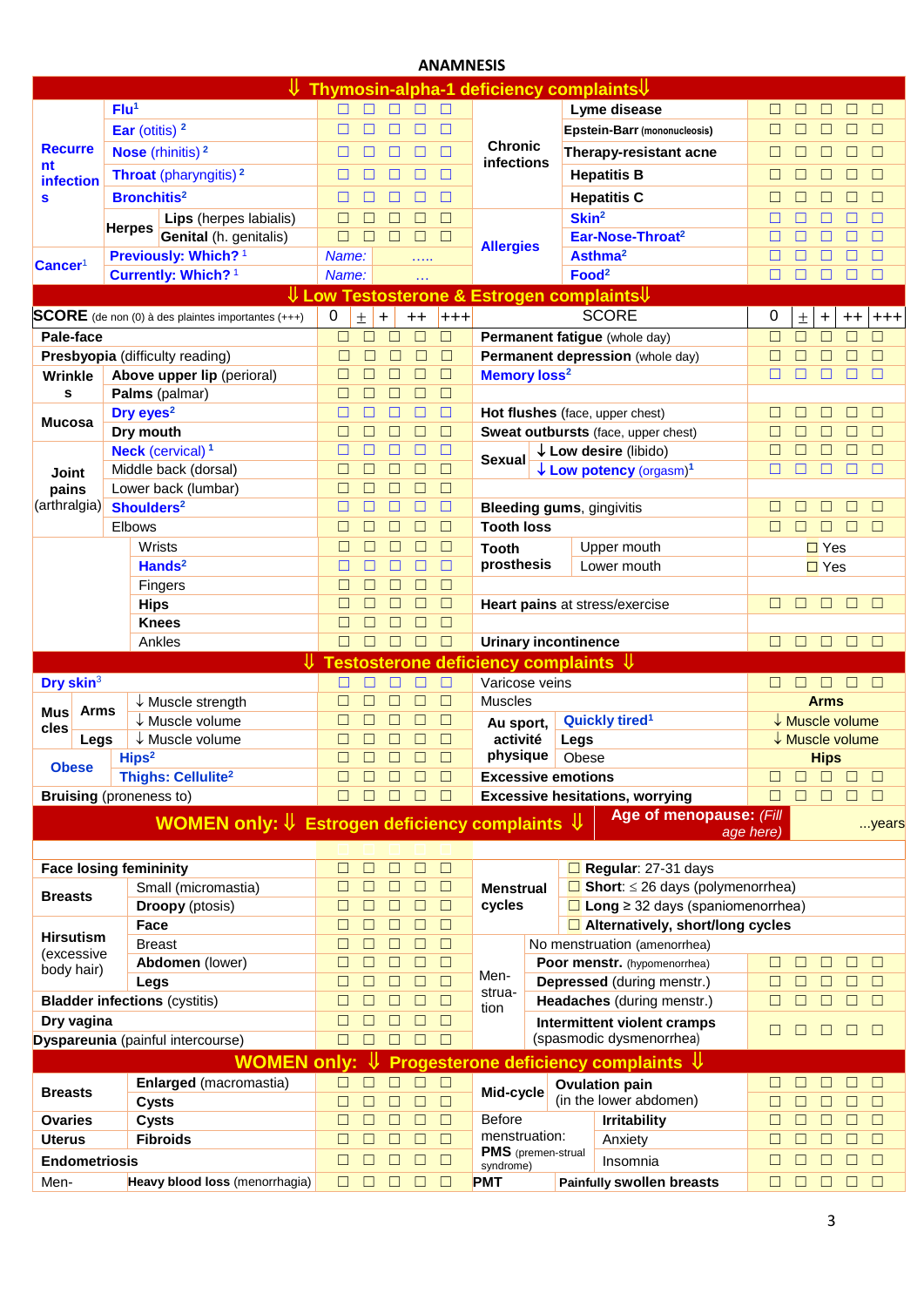|                                            |                                                                                  |                        |        |        |           |         | <b>ANAMNESIS</b>          |                                           |                                                                                         |                                                  |                           |            |        |               |        |
|--------------------------------------------|----------------------------------------------------------------------------------|------------------------|--------|--------|-----------|---------|---------------------------|-------------------------------------------|-----------------------------------------------------------------------------------------|--------------------------------------------------|---------------------------|------------|--------|---------------|--------|
| struation                                  | <b>Constantly painful</b><br>(Constant dysmenorrhea)                             | $\Box$                 | $\Box$ | $\Box$ | $\Box$    | $\Box$  | (premenstrual<br>tension) |                                           | Painfully Swollen abdomen                                                               |                                                  | $\Box$                    | $\Box$     | $\Box$ | $\Box$        | $\Box$ |
|                                            | <b>MEN only:</b>                                                                 |                        |        |        |           |         |                           |                                           | Testosterone deficiency complaints $\,\Downarrow\,$                                     |                                                  |                           |            |        |               |        |
|                                            | <b>Face losing masculinity</b>                                                   | $\Box$                 |        | П      |           | $\Box$  | <b>Ejaculation</b>        |                                           | $\downarrow$ Frequency <sup>1</sup>                                                     |                                                  |                           |            |        |               | □      |
| <b>Insufficient</b> ↓ Mustache             |                                                                                  |                        |        | П      |           | $\Box$  |                           |                                           | ↓ Volume (sperm)                                                                        |                                                  | $\Box$                    |            | Г      |               | □      |
| masculine<br>body hair                     | $\downarrow$ Beard                                                               | ш                      |        | ш      | $\Box$    | $\Box$  |                           |                                           | Intercourse frequency (facultative, non-obligatory question):                           |                                                  |                           |            |        |               |        |
|                                            | $\downarrow$ Chest hair                                                          | $\Box$                 |        | ш      | П         | $\Box$  |                           | $\Box$ 24x/week                           | $\Box$ 2-3x/wk                                                                          | $\Box$ 1x/wk                                     | $\Box$ 1-<br>3x/mo<br>nth |            |        | $\Box$ Absent |        |
|                                            | $\downarrow$ Abdominal hair                                                      | $\Box$                 |        |        |           | □       |                           |                                           | <b>Prostate hypertrophy</b>                                                             |                                                  |                           | $\Box$ Yes |        | $\Box$ No     |        |
|                                            | $\downarrow$ Leg hair                                                            | $\Box$                 |        | П      |           | $\Box$  |                           | volumes                                   | Frequently urinating small urine                                                        |                                                  |                           |            | □      | □             | □      |
|                                            | $\downarrow$ low sensitivity of the glans                                        | ш                      |        | $\Box$ | $\Box$    | $\Box$  | Pro-<br>state             |                                           | Need to urinate 2 or more times<br>at night (nycturia)                                  |                                                  | П                         |            |        |               | E      |
|                                            | $\downarrow$ in the morning                                                      | □                      |        | П      | □         | $\Box$  |                           |                                           | Difficulty to urinate (dysuria)                                                         |                                                  | □                         |            |        |               | $\Box$ |
| Erections                                  | $\downarrow$ Frequency <sup>1</sup>                                              | $\Box$                 |        | П      |           | П       |                           |                                           | Painful urination (mictalgia)                                                           |                                                  |                           |            |        |               | $\Box$ |
|                                            | $\downarrow$ Volume (hardness) <sup>1</sup>                                      | □                      |        |        |           | П       | <b>Obese</b>              |                                           | <b>Breasts</b> (pseudogynecomastia)                                                     |                                                  | П                         |            |        |               | Г      |
|                                            | $\downarrow$ Persistence (duration) <sup>1</sup>                                 | $\Box$                 |        |        | П         | $\Box$  |                           | <b>Abdomen</b>                            |                                                                                         |                                                  | $\Box$                    | П          | □      |               | Г      |
|                                            | <b>MEN only:</b> $\hat{\parallel}$                                               | <b>Estrogen excess</b> |        |        |           |         |                           |                                           | U Progesterone deficiency complaints                                                    |                                                  | ⇑                         |            |        |               |        |
|                                            | <b>SCORE</b> (from no (0) to very strong complaint $(++)$                        | 0                      | 士      | ÷      | $+ +$     | $+ + +$ |                           |                                           |                                                                                         | <b>SCORE</b>                                     | 0                         | Ŧ          |        |               |        |
|                                            | Female breast development (gynecomastia)                                         | $\Box$                 | E      | □      | □         | $\Box$  |                           | volumes                                   | Frequently urinating small urine                                                        |                                                  | □                         |            |        |               | $\Box$ |
| <b>Obese abdomen</b>                       |                                                                                  | $\Box$                 |        |        |           |         | Prostate                  |                                           | Need to urinate 2 or more times<br>at night (nycturia)                                  |                                                  |                           |            |        |               | $\Box$ |
|                                            | Previous heart attack (myocardial infarction)                                    | $\Box$ Yes             |        |        | $\Box$ No |         |                           |                                           | <b>Difficulty to urinate (dysuria)</b>                                                  |                                                  | □                         |            |        |               | Г      |
| <b>Prostate hypertrophy</b>                |                                                                                  | $\Box$ Yes             |        |        | $\Box$ No |         |                           |                                           | <b>Painful urination (mictalgia)</b>                                                    |                                                  | $\Box$                    | П          | □      | П             | Г      |
|                                            |                                                                                  |                        |        |        |           |         |                           |                                           | <b>Testosterone excess complaints 1</b>                                                 |                                                  |                           |            |        |               |        |
| <b>Red face</b>                            |                                                                                  | $\Box$                 | $\Box$ | $\Box$ | $\Box$    | $\Box$  |                           |                                           | Impatient, dominant                                                                     |                                                  | П                         |            | $\Box$ | П             | $\Box$ |
| Oily hair                                  |                                                                                  | □                      |        | П      | П         | $\Box$  |                           | Libido excess                             |                                                                                         |                                                  | □                         | □          | □      | П             | $\Box$ |
| <b>Acne</b>                                |                                                                                  |                        |        | П      | П         | $\Box$  |                           |                                           | Only in men:                                                                            |                                                  | □                         | □          | □      | П             | $\Box$ |
| <b>Strong sexual scent</b>                 |                                                                                  |                        |        | $\Box$ | $\Box$    | $\Box$  | Erections                 |                                           |                                                                                         | ↑↑ Frequency                                     | П                         | $\Box$     | $\Box$ | □             | $\Box$ |
|                                            |                                                                                  |                        |        |        |           |         |                           |                                           | $\Downarrow$ Melatonin deficiency complaints $\Downarrow$                               |                                                  |                           |            |        |               |        |
| Difficulty falling                         | First 4 hours of the night                                                       | П                      | $\Box$ | $\Box$ | $\Box$    | $\Box$  |                           |                                           | Superficial, agitated sleep                                                             |                                                  | □                         |            |        |               | $\Box$ |
| back asleep                                | Last 4 hours of the night                                                        | П                      |        | $\Box$ | $\Box$    | $\Box$  |                           |                                           | Worrying, anxious thoughts at night                                                     |                                                  | П                         | $\Box$     | □      | П             | $\Box$ |
|                                            |                                                                                  |                        |        |        |           |         |                           | <b>Melatonin excess complaints</b>        |                                                                                         |                                                  |                           |            |        |               |        |
| awake                                      | 3-hour deep sleep then waking up wide                                            |                        | $\Box$ |        | n n       | $\Box$  |                           |                                           | Heavy head in the morning                                                               |                                                  |                           |            | ⊔      | I EI EI       |        |
|                                            |                                                                                  |                        |        |        |           |         |                           |                                           | $\overline{\mathsf{\psi}}$ Vasopressin deficiency complaints $\overline{\mathsf{\psi}}$ |                                                  |                           |            |        |               |        |
|                                            | Short- and long-term memory loss <sup>3</sup>                                    | п                      | □      | П      | $\Box$    | $\Box$  |                           |                                           | Frequent daytime urination (pollakiuria) <sup>2</sup>                                   |                                                  | □                         |            |        | П             | $\Box$ |
|                                            | <b>Exagerated thirst feeling 3</b>                                               | $\Box$                 | П      | $\Box$ | $\Box$    | $\Box$  | (polyuria) <sup>2</sup>   |                                           | Frequently urinating large urine volumes                                                |                                                  | □                         | П          | $\Box$ | $\Box$        | $\Box$ |
|                                            | Polydipsia (need to drink > 2L/day)                                              | $\Box$                 | □      | $\Box$ | $\Box$    | $\Box$  | (nycturia)                |                                           | Need to urinate 2 or more times at night                                                |                                                  | $\Box$                    | $\Box$     | $\Box$ | $\Box$        | $\Box$ |
|                                            |                                                                                  | ⇓                      |        |        |           |         |                           |                                           | Oxytocin deficiency complaints $\Downarrow$                                             |                                                  |                           |            |        |               |        |
|                                            | Tendency to isolate socially <sup>1</sup>                                        |                        | ⊓      | $\Box$ | $\Box$    | $\Box$  | Intellectual              |                                           |                                                                                         |                                                  | □                         |            | П      | $\Box$        | $\Box$ |
|                                            | Avoid social contact (interaction w/others)                                      |                        | $\Box$ | $\Box$ | $\Box$    | $\Box$  |                           | Absence of smile                          |                                                                                         |                                                  | $\Box$                    | $\Box$     | $\Box$ | □             | $\Box$ |
|                                            | $\downarrow$ Warm heartedness $\downarrow$ affection                             | $\Box$                 |        | □      | □         | $\Box$  |                           | Orgasm (women)-                           |                                                                                         | Frequency <sup>2</sup>                           | □                         |            | $\Box$ | $\Box$        | □      |
| <b>Introvert</b>                           |                                                                                  | □                      | □      | $\Box$ | $\Box$    | $\Box$  |                           | ejaculation (men)                         |                                                                                         | $\downarrow$ Intensity                           | ⊓                         | $\Box$     | $\Box$ | $\Box$        | $\Box$ |
|                                            |                                                                                  |                        |        |        |           |         |                           | MSH deficiency complaints $\mathcal \psi$ |                                                                                         |                                                  |                           |            |        |               |        |
|                                            | White, light-colored skin                                                        | $\Box$                 | □      | $\Box$ | $\Box$    | $\Box$  |                           |                                           | $\downarrow$ Frequency <sup>3</sup>                                                     |                                                  |                           | Ш          |        | □             | $\Box$ |
| <b>Easily sunburn</b>                      |                                                                                  | П                      | $\Box$ | $\Box$ | $\Box$    | $\Box$  |                           | Men:                                      | $\downarrow$ Volume (hardness) <sup>2</sup>                                             |                                                  | □                         | □          | $\Box$ | □             | $\Box$ |
| Sagging<br>inner sides<br>of the<br>thighs | □<br>$\Box$<br>$\Box$<br>$\Box$<br>П                                             |                        |        | $\Box$ | □         | $\Box$  |                           | <b>Erections</b>                          |                                                                                         | $\downarrow$ Persistence (duration) <sup>2</sup> |                           |            |        |               | $\Box$ |
|                                            | <b>Intercourse frequency</b> (facultative, non-obligatory question) <sup>2</sup> |                        |        |        |           |         | Men:<br>Ejaculation       |                                           | $\downarrow$ Frequency <sup>3</sup>                                                     |                                                  | П                         | □          | □      | □             | □      |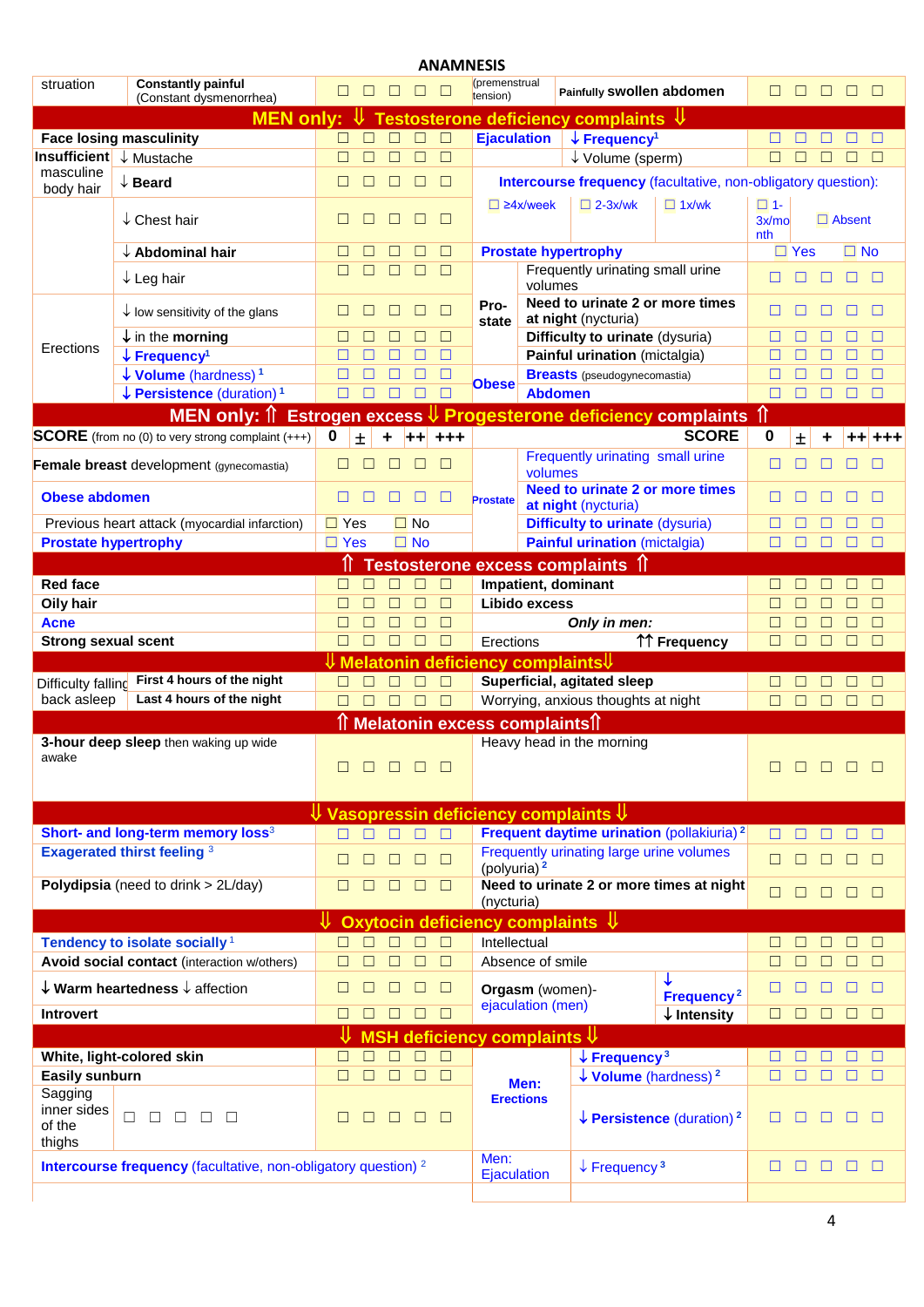|                  |                                                        |                                 |                       |        |  | <b>ANAMNESIS</b> |                          |                   |                                                                      |             |                  |  |
|------------------|--------------------------------------------------------|---------------------------------|-----------------------|--------|--|------------------|--------------------------|-------------------|----------------------------------------------------------------------|-------------|------------------|--|
| $\Box$ 24x/wk    | $\square$ 2-<br>3x/wk                                  | $\Box$ 1x/wk                    | $\Box$ 1-<br>3x/month |        |  | $\Box$ Absent    |                          |                   | $\downarrow$ Sexual potency for intercourse                          | П           | П<br>П           |  |
|                  |                                                        |                                 |                       |        |  |                  |                          |                   | $\mathsf{\Psi}$ Growth hormone deficiency complaints $\mathsf{\Psi}$ |             |                  |  |
| Hair             | Thin hair                                              |                                 |                       |        |  |                  | Low quality of life      |                   |                                                                      |             | □                |  |
| Skin             | Thin skin                                              |                                 |                       | Г      |  | П                |                          | <b>Exhaustion</b> |                                                                      | Г           | П                |  |
| <b>Nails</b>     | <b>Longitudinal lines</b>                              |                                 |                       | $\Box$ |  | П<br>П           | <b>Fatigu</b>            |                   | Difficult recovery after efforts                                     | П           | □                |  |
| Face             | Deeply wrinkled face                                   |                                 |                       | Г      |  | $\Box$           | е                        |                   | When in bed > midnight                                               | Г           | П<br>П           |  |
| Eyelids          | Droopy eyelids                                         |                                 |                       |        |  | П                |                          |                   | Sleep needs > 9h                                                     |             | П                |  |
| Lips             | <b>Thin lips</b>                                       |                                 |                       |        |  | П                |                          |                   | Feeling helpless to face problems                                    | г           | П                |  |
| Gums             | <b>Retracted gums</b>                                  |                                 |                       |        |  |                  |                          |                   | Not sufficiently assertive                                           |             | $\Box$           |  |
| Cheeks           | <b>Sagging cheeks</b>                                  |                                 |                       | Е      |  | П                | $\downarrow$ Self-esteem |                   |                                                                      |             | $\Box$           |  |
|                  |                                                        | Nasolabial folds (nose-> mouth) |                       | Г      |  | $\Box$           |                          |                   |                                                                      |             | $\Box$           |  |
| Jaws             | Thin jawbones                                          |                                 |                       | ⊏      |  | П                | Mood swings <sup>1</sup> |                   |                                                                      |             | □                |  |
| Under chin       |                                                        | Loose neck skin folds           |                       | Г      |  | П                |                          |                   | Permanent anxiety                                                    | ┍           | $\Box$           |  |
|                  | Thin muscles/bones as child                            |                                 |                       | Г      |  |                  | <b>Anxiety</b>           |                   | <b>Dramatizing</b>                                                   |             | П                |  |
| <b>Back</b>      |                                                        | <b>Bowed back (kyphosis)</b>    |                       | Г      |  | $\Box$           |                          |                   | $\downarrow$ inner peace                                             | Г           | $\Box$           |  |
| <b>Shoulders</b> | Atrophied shoulders                                    |                                 |                       |        |  |                  |                          |                   | $\downarrow$ self-control                                            |             | $\Box$           |  |
|                  | Breasts <sup>3</sup>                                   |                                 |                       |        |  |                  | Sharp verbal retorts     |                   |                                                                      | г           | П                |  |
| <b>Obese</b>     | Abdomen <sup>3</sup>                                   |                                 |                       | г      |  | П                |                          |                   |                                                                      |             |                  |  |
|                  | Hips <sup>2</sup>                                      |                                 |                       | ⊏      |  | П                |                          |                   | Tendency to isolate socially <sup>2</sup>                            | □<br>П      | $\Box$<br>П<br>П |  |
| Abdomen          | Droopy abdomen                                         |                                 |                       | Г      |  | П                |                          |                   |                                                                      |             |                  |  |
| <b>Buttocks</b>  | Droopy buttocks <sup>2</sup>                           |                                 |                       |        |  |                  |                          |                   | Poor appetite for meat                                               | П<br>$\Box$ | $\Box$<br>П<br>П |  |
| <b>Thighs</b>    |                                                        | <b>Sagging inner sides</b>      |                       |        |  |                  |                          |                   |                                                                      |             |                  |  |
| <b>Knees</b>     | Fatty cushions above                                   |                                 |                       | Г      |  |                  | Feet                     |                   | Pain in soles with walking                                           | $\Box$      | $\Box$           |  |
|                  |                                                        |                                 |                       |        |  |                  |                          |                   | Ⅱ Growth hormone overdose complaints Ⅱ                               |             |                  |  |
| Edema            | Swollen nose                                           |                                 |                       |        |  |                  |                          |                   | <b>Swollen hands</b>                                                 |             |                  |  |
|                  | Carpal tunnel syndrome (tingling fingers) <sup>2</sup> |                                 |                       |        |  |                  | Edema                    |                   | Swollen feet                                                         |             |                  |  |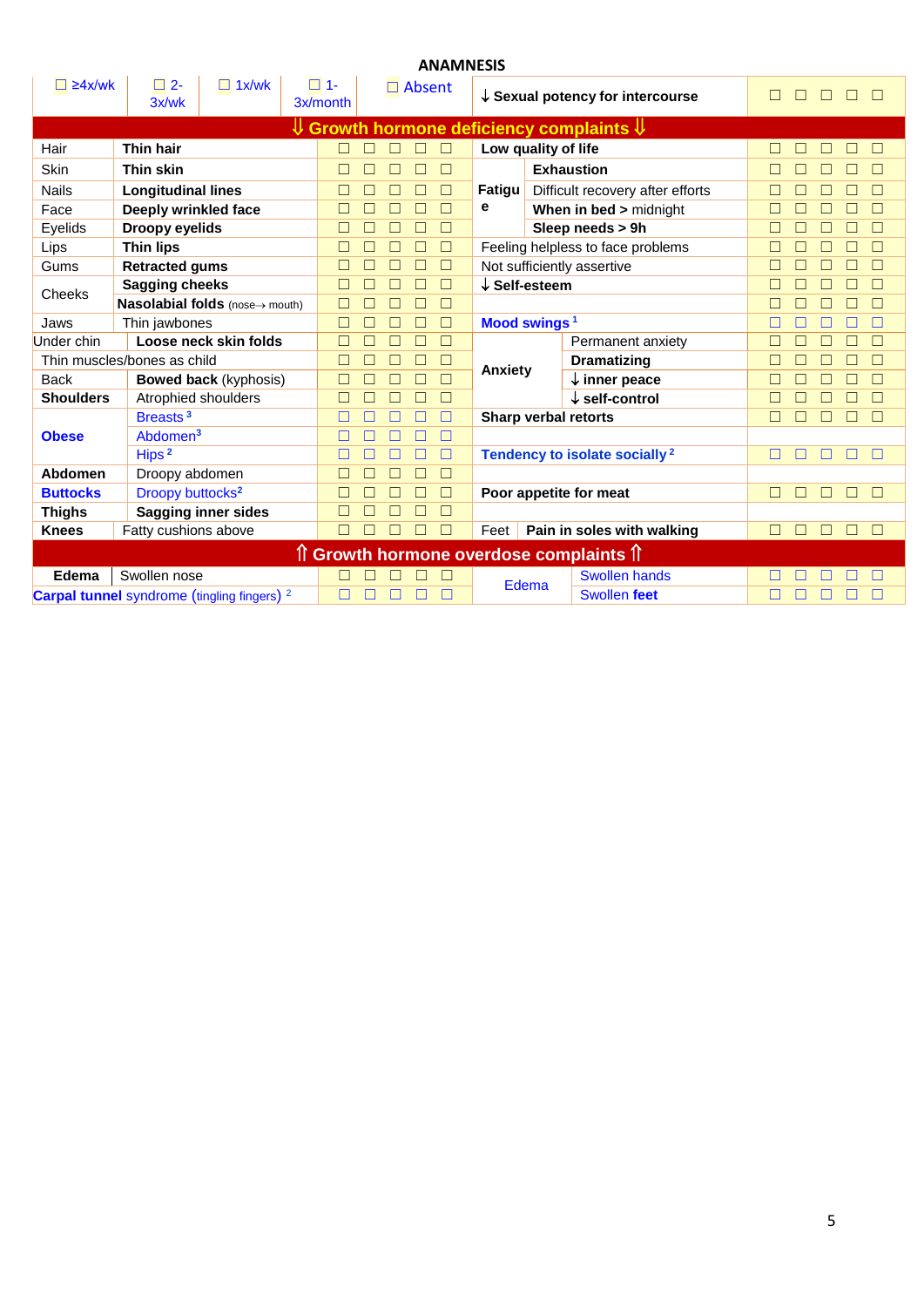## $+1$ DE HERTOCHE CLINIC

|                     |                      |                                                                                               |        |        |        |                            | <b>Dehydration</b>          |                                      |                                                                                                    |             |                                 |                                      |
|---------------------|----------------------|-----------------------------------------------------------------------------------------------|--------|--------|--------|----------------------------|-----------------------------|--------------------------------------|----------------------------------------------------------------------------------------------------|-------------|---------------------------------|--------------------------------------|
|                     |                      | <b>SCORE</b> from no (0) to very strong complaint (+++)                                       | 0      | 土      |        | +++++                      |                             |                                      | <b>SCORE</b>                                                                                       | 0           | 士                               | +++                                  |
|                     |                      |                                                                                               |        |        |        |                            |                             |                                      |                                                                                                    |             |                                 |                                      |
| Thirst <sup>3</sup> |                      |                                                                                               | $\Box$ | ш      |        |                            |                             | Sharp, deep wrinkles                 |                                                                                                    | П           | $\Box$<br>ш                     | $\Box$                               |
| Dry                 | Tongue               |                                                                                               | $\Box$ |        |        | П<br>$\Box$                |                             |                                      | Low water intake $(< 1.5$ L/day)                                                                   | $\Box$      | $\Box$<br>П                     | □<br>П                               |
|                     | Mouth <sup>2</sup>   |                                                                                               | □      |        |        |                            |                             | High salt intake                     |                                                                                                    | П           | □                               | $\Box$                               |
|                     |                      |                                                                                               |        |        |        |                            |                             | <b>Yeast infections, Candidiasis</b> |                                                                                                    |             |                                 |                                      |
|                     |                      | <b>Dandruff</b>                                                                               | $\Box$ | П      | $\Box$ | $\Box$<br>□                |                             |                                      | Constant pressure on the head                                                                      | □           |                                 | $\Box$<br>ш                          |
| Hair                |                      | <b>Itching</b>                                                                                | □      | П      | □      | □<br>$\Box$                |                             |                                      | Energy swings (ups & downs)                                                                        | □           | $\Box$<br>□                     | $\Box$<br>П                          |
|                     |                      |                                                                                               |        |        |        |                            |                             |                                      |                                                                                                    |             |                                 |                                      |
|                     | <b>Coated tongue</b> |                                                                                               | □      | П      | $\Box$ | $\Box$<br>$\Box$           |                             |                                      | Mood swings (ups & downs) <sup>2</sup>                                                             | □           | □<br>□                          | $\Box$<br>П                          |
|                     |                      | Bad (yeast-smelling) breath                                                                   | □      | П      | $\Box$ | $\Box$<br>$\Box$           |                             |                                      |                                                                                                    |             |                                 |                                      |
|                     |                      | Face                                                                                          | □      | П      | □      | $\Box$<br>$\Box$           |                             | Leukorrhea                           |                                                                                                    | □           | □<br>$\Box$                     | □<br>$\Box$                          |
|                     | Reddish,             | <b>Armpits</b>                                                                                | □      | □      | $\Box$ | $\Box$<br>$\Box$           | Wo-                         |                                      | Reddish, inflamed                                                                                  | $\Box$      | □<br>□                          | $\Box$<br>□                          |
|                     | peeling              | <b>Umbilicus</b>                                                                              | $\Box$ | $\Box$ | $\Box$ | □<br>□                     | men                         | Vulva                                | <b>Itching</b>                                                                                     | $\Box$      | □<br>$\Box$                     | $\Box$<br>□                          |
| Skin                |                      | <b>Inguinal folds</b>                                                                         | □      | $\Box$ | $\Box$ | □<br>□                     |                             |                                      | Reddish, inflamed                                                                                  | □           | □<br>□                          | $\Box$<br>П                          |
|                     | spots                | <b>Between buttocks</b>                                                                       | $\Box$ |        | $\Box$ | $\Box$<br>$\Box$           | Men                         | <b>Scrotum</b>                       | <b>Itching</b>                                                                                     | □           | □<br>□                          | $\Box$<br>П                          |
|                     |                      |                                                                                               |        |        |        |                            |                             |                                      |                                                                                                    |             |                                 |                                      |
|                     |                      | <b>Between toes</b>                                                                           | □      |        | $\Box$ | $\Box$<br>$\Box$           |                             |                                      | Sugar                                                                                              | □           | $\Box$<br>□                     | $\Box$<br>П                          |
|                     | Itching              |                                                                                               | □      | $\Box$ | $\Box$ | $\Box$<br>$\Box$           | Intake                      |                                      | Cereal                                                                                             | □           | $\Box$<br>□                     | $\Box$<br>□                          |
|                     |                      | Alternately constipation and diarrhea                                                         | $\Box$ | $\Box$ | $\Box$ | $\Box$<br>$\Box$           |                             |                                      | Dairy (milk) products                                                                              | $\Box$      | $\Box$<br>$\Box$                | $\Box$<br>□                          |
|                     |                      |                                                                                               |        |        |        | <b>Digestive disorders</b> |                             |                                      |                                                                                                    |             |                                 |                                      |
|                     |                      | <b>Esophageal reflux (acidity)</b>                                                            | □      | $\Box$ | $\Box$ | □<br>$\Box$                |                             |                                      | Intestinal Malodorous, bad-smelling                                                                | П           | $\Box$<br>$\Box$                | $\Box$<br>П                          |
|                     |                      | Acid                                                                                          | $\Box$ | □      | $\Box$ | $\Box$<br>$\Box$           | gazes                       |                                      | Non-odorant                                                                                        | □           | $\Box$<br>$\Box$                | $\Box$<br>П                          |
| Stomach             |                      |                                                                                               |        |        |        |                            |                             |                                      |                                                                                                    |             |                                 |                                      |
|                     |                      | Heavy                                                                                         | $\Box$ | П      | □      | $\Box$<br>$\Box$           |                             |                                      | Hard (constipation)                                                                                | $\Box$      | $\Box$<br>$\Box$                | $\Box$<br>П                          |
|                     |                      | <b>Upper bloating</b>                                                                         | $\Box$ | П      | □      | $\Box$<br>$\Box$           |                             |                                      | Loose (soft to diarrhea)                                                                           | $\Box$      | $\Box$<br>$\Box$                | $\Box$<br>П                          |
|                     |                      | <b>Middle bloating</b>                                                                        | $\Box$ | $\Box$ | □      | □<br>$\Box$                | Stools                      |                                      | Sticky (on toilet paper)                                                                           | $\Box$      | $\Box$<br>$\Box$                | $\Box$<br>□                          |
|                     | Abdominal            | <b>Lower bloating</b>                                                                         | ⊔      |        | П      | $\Box$<br>□                |                             |                                      | Light-colored                                                                                      | $\Box$      | □<br>$\Box$                     | $\Box$<br>□                          |
|                     |                      | Pain                                                                                          | Ш      |        |        | П<br>□                     |                             |                                      | Black-colored                                                                                      | $\Box$      | □                               | $\Box$<br>П                          |
|                     |                      | <b>Cramps</b>                                                                                 | □      | П      | □      | □                          |                             |                                      | <b>Blood</b> on the stools                                                                         | □           | □<br>□                          | $\Box$<br>П                          |
|                     |                      |                                                                                               |        |        |        |                            | <b>Diet</b>                 |                                      |                                                                                                    |             |                                 |                                      |
|                     |                      |                                                                                               |        |        |        | □<br>⊏                     |                             |                                      |                                                                                                    |             |                                 |                                      |
|                     |                      | Paleo diet (fruits, vegetables, meat, fish)                                                   | $\Box$ |        |        |                            |                             |                                      | Water drinking: $\Box$ 0.5 L $\Box$ 1L $\Box$ 1.5 L $\Box$ 2L $\Box$ 2.5L $\Box$ 3L $\Box$ >3L/day |             |                                 |                                      |
|                     |                      | Westernized diet (+refined /junk foods)                                                       | $\Box$ | П      | □      | $\Box$<br>□                |                             |                                      | Coffee                                                                                             | $\Box$      | П                               | $\Box$<br>□                          |
|                     |                      | Mediterranean diet (grains, oils, fruit,                                                      | □      |        | П      | $\Box$<br>$\Box$           | Caffeine-                   | Tea                                  |                                                                                                    | $\Box$      | $\Box$<br>$\Box$                | □<br>$\Box$                          |
|                     |                      | vegetables, fish, poultry)                                                                    |        |        |        |                            | rich                        |                                      | <b>Soft Drinks</b>                                                                                 | □           | $\Box$<br>$\Box$                | $\Box$<br>$\Box$                     |
|                     |                      | Vegetarian diet (fruits, grains, vegetables                                                   |        |        |        |                            | drinks                      |                                      | <b>Decaffeinated coffee</b>                                                                        | □           | $\Box$<br>$\Box$                | $\Box$<br>$\Box$                     |
|                     |                      | +/ fish/eggs, milk products)                                                                  | П      |        |        | $\Box$                     |                             |                                      | Decaffeinated herbal tea                                                                           | □           | $\Box$<br>□                     | $\Box$<br>□                          |
|                     |                      | Vegan diet (fruits, grains, nuts,                                                             |        |        |        |                            |                             | Beer                                 |                                                                                                    | □           | □<br>□                          | $\Box$<br>П                          |
|                     |                      | vegetables, no animal products)                                                               | П      |        |        |                            | Alcohol                     |                                      |                                                                                                    |             |                                 | □<br>П                               |
|                     |                      |                                                                                               |        |        |        |                            |                             |                                      |                                                                                                    |             |                                 |                                      |
|                     |                      | <b>Meal frequency:</b> $\Box$ 1 meal/day $\Box$ 2/day $\Box$ 3/day $\Box$ 4/day $\Box$ ≥5/day |        |        |        |                            |                             | Wine                                 |                                                                                                    | □           | □<br>$\Box$                     |                                      |
|                     |                      |                                                                                               |        |        |        |                            |                             |                                      | Strong drinks                                                                                      | $\Box$      | $\Box$<br>$\Box$                | $\Box$                               |
|                     |                      | Largest protein-rich meal: □ Breakfast □ Lunch □ Supper                                       |        |        |        |                            |                             |                                      | <b>Whole fruits</b>                                                                                | □           | $\Box$<br>$\Box$                | $\Box$<br>$\Box$                     |
|                     |                      |                                                                                               |        |        |        |                            | <b>Fruit</b>                |                                      | <b>Juices</b>                                                                                      | $\Box$      | $\Box$<br>$\Box$                | $\Box$<br>□                          |
|                     |                      | Meal duration: $\Box$ <15 min/meal $\Box$ 15-25' $\Box$ 30-40' $\Box$ 40-55 $\Box$ ≥60'       |        |        |        |                            |                             |                                      |                                                                                                    | □           | $\Box$<br>$\Box$                | $\Box$<br>$\Box$                     |
|                     |                      |                                                                                               |        |        |        |                            |                             |                                      | Fiber-poor vegetables                                                                              |             |                                 |                                      |
|                     |                      | <b>Food chewing:</b> $\Box$ <5 chews/ intake $\Box$ 5-7' $\Box$ 8-10 $\Box$ 11-15 $\Box$ ≥15  |        |        |        |                            | Vegetable                   |                                      | Fiber-rich vegetables                                                                              | $\Box$      | $\Box$<br>$\Box$                | $\Box$<br>$\Box$                     |
|                     |                      | Raw                                                                                           | $\Box$ | $\Box$ | $\Box$ | $\Box$<br>$\Box$           |                             |                                      | Juices, soup                                                                                       | □           | $\Box$<br>$\Box$                | $\Box$<br>$\Box$                     |
|                     |                      | Boiling, steaming                                                                             | $\Box$ | $\Box$ | $\Box$ | $\Box$<br>$\Box$           |                             |                                      | White bread                                                                                        | $\Box$      | $\Box$<br>$\Box$                | $\Box$<br>$\Box$                     |
| Food                |                      | Cooking in oil, butter                                                                        | □      | □      | $\Box$ | $\Box$<br>$\Box$           | <b>Unsprouted</b>           |                                      | Whole grain bread                                                                                  | □           | $\Box$<br>$\Box$                | $\Box$<br>$\Box$                     |
| cooking             |                      | Grilling                                                                                      | $\Box$ | □      | $\Box$ | □<br>$\Box$                | & un-                       |                                      | Muesli                                                                                             | $\Box$      | $\Box$<br>$\Box$                | $\Box$<br>□                          |
|                     |                      | <b>Barbecue</b>                                                                               | $\Box$ | □      | $\Box$ | $\Box$<br>$\Box$           | soaked $(=$<br>not immersed |                                      | Porridge                                                                                           | □           | $\Box$<br>$\Box$                | $\Box$<br>$\Box$                     |
|                     |                      |                                                                                               | □      | □      |        | $\Box$                     | in water before)            |                                      |                                                                                                    | □           |                                 | $\Box$                               |
|                     |                      | <b>Meat</b>                                                                                   |        |        | $\Box$ | $\Box$                     | grains                      | Pasta                                |                                                                                                    |             | $\Box$<br>$\Box$                | $\Box$                               |
|                     | <b>Protein-rich</b>  | <b>Fish</b>                                                                                   | $\Box$ | $\Box$ | $\Box$ | $\Box$<br>$\Box$           |                             | Rice                                 |                                                                                                    | □           | $\Box$<br>$\Box$                | $\Box$<br>$\Box$                     |
|                     | foods                | Seafood                                                                                       | $\Box$ | $\Box$ | $\Box$ | $\Box$<br>$\Box$           |                             | <b>Sprouted grains</b>               |                                                                                                    | $\Box$      | $\Box$<br>$\Box$                | $\Box$<br>$\Box$                     |
|                     |                      | <b>Poultry</b>                                                                                | $\Box$ | $\Box$ | $\Box$ | $\Box$<br>$\Box$           | <b>Nuts</b>                 |                                      | Un-soaked nuts                                                                                     | $\Box$      | $\Box$<br>$\Box$                | $\Box$<br>$\Box$                     |
|                     |                      | <b>Eggs</b>                                                                                   | $\Box$ | $\Box$ | $\Box$ | $\Box$<br>$\Box$           |                             |                                      | <b>Soaked nuts</b>                                                                                 | $\Box$      | $\Box$<br>$\Box$                | $\Box$<br>$\Box$                     |
|                     |                      | <b>Butter</b>                                                                                 | □      | $\Box$ | $\Box$ | $\Box$<br>$\Box$           |                             |                                      | Sugar                                                                                              | $\Box$      | $\square$<br>$\Box$             | $\Box$<br>$\Box$                     |
|                     |                      | Milk                                                                                          | □      | $\Box$ | $\Box$ | $\Box$<br>$\Box$           |                             |                                      | <b>Sweets</b>                                                                                      | □           | $\square$<br>$\Box$             | $\Box$<br>$\Box$                     |
|                     |                      |                                                                                               | $\Box$ | □      | $\Box$ | $\Box$<br>$\Box$           |                             |                                      |                                                                                                    | □           | $\square$<br>$\Box$             | $\Box$<br>□                          |
|                     | <b>Dairy</b>         | Cottage cheese                                                                                |        |        |        |                            | Carbs                       |                                      | Chocolate                                                                                          |             |                                 |                                      |
|                     |                      | Other cheeses                                                                                 | $\Box$ | □      | $\Box$ | $\Box$<br>$\Box$           |                             |                                      | Candies                                                                                            | $\Box$      | $\Box$<br>$\Box$                | $\Box$<br>□                          |
|                     |                      | Yogurt                                                                                        | $\Box$ | ш      | $\Box$ | $\Box$<br>$\Box$           |                             |                                      | <b>Biscuits</b><br>Soft drinks                                                                     | $\Box$<br>□ | □<br>$\Box$<br>$\Box$<br>$\Box$ | $\Box$<br>$\Box$<br>$\Box$<br>$\Box$ |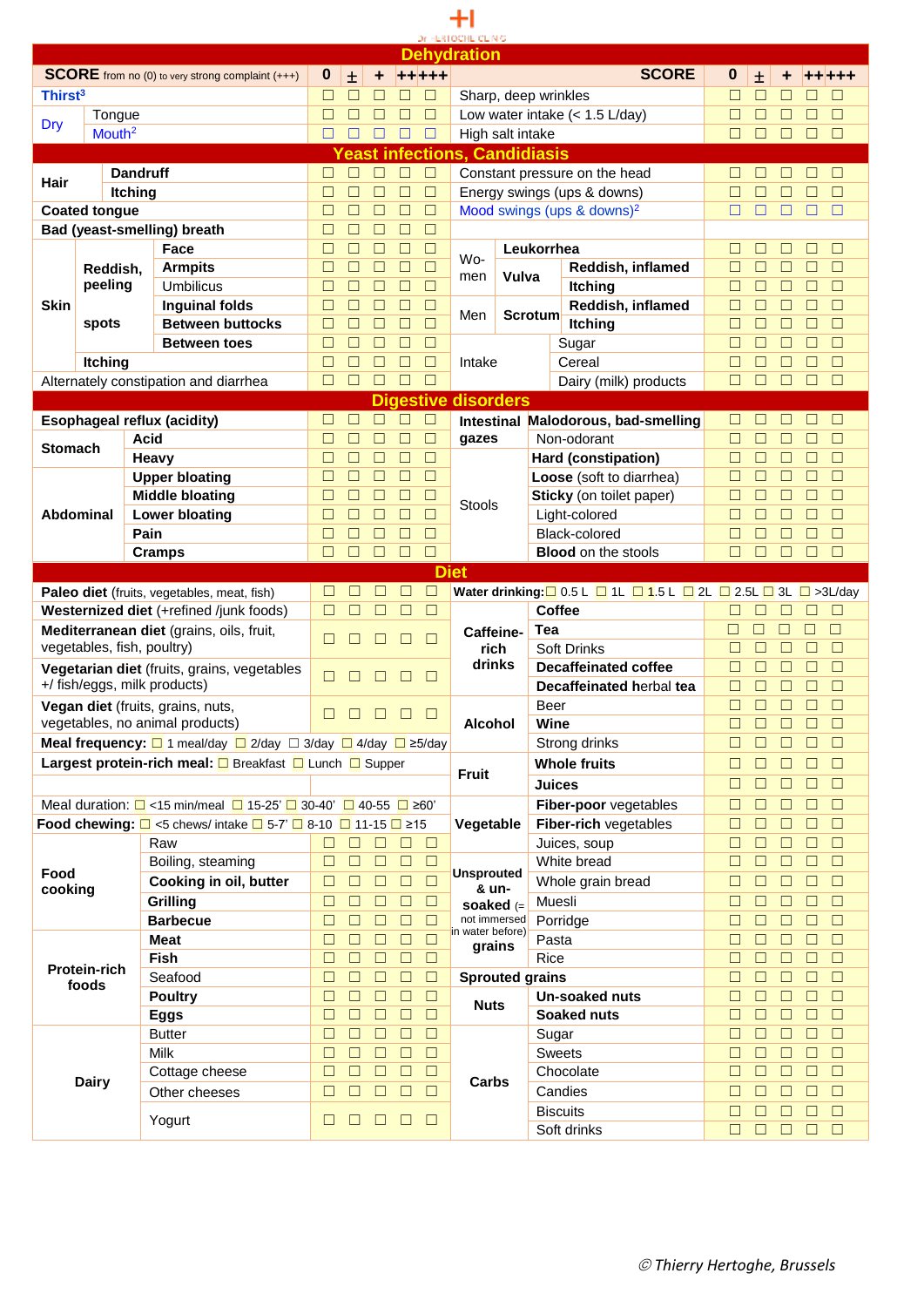|                                                                                                            |                                   |                                                         |              |       |        |        |              | Dr. HERTOCHE CLINIC |                                                       |                                  |                                                                                                        |        |              |            |              |   |        |        |
|------------------------------------------------------------------------------------------------------------|-----------------------------------|---------------------------------------------------------|--------------|-------|--------|--------|--------------|---------------------|-------------------------------------------------------|----------------------------------|--------------------------------------------------------------------------------------------------------|--------|--------------|------------|--------------|---|--------|--------|
|                                                                                                            |                                   |                                                         |              |       |        |        |              |                     | Magnesium deficiency complaints $\sqrt{1}$            |                                  |                                                                                                        |        |              |            |              |   |        |        |
|                                                                                                            |                                   | <b>SCORE</b> from no (0) to very strong complaint (+++) | 0            | $\pm$ | ٠      | +++++  |              |                     |                                                       |                                  |                                                                                                        |        | <b>SCORE</b> | $\bf{0}$   | $+$          |   |        |        |
|                                                                                                            |                                   | <b>Neck</b>                                             | □            |       |        |        |              |                     |                                                       | <b>Nervous</b>                   |                                                                                                        |        |              |            |              |   |        |        |
|                                                                                                            | <b>Tensed</b>                     | Shoulders                                               | П            |       |        | П      |              |                     | In stress<br>conditions                               | <b>Irritable</b>                 |                                                                                                        |        |              |            |              |   |        |        |
| <b>Muscles</b>                                                                                             |                                   | Lower back                                              | П            |       |        |        |              |                     |                                                       |                                  | $\downarrow$ low resistance                                                                            |        |              |            |              |   |        |        |
|                                                                                                            | <b>Cramps</b>                     | Hands                                                   | П            |       | П      | П      | $\Box$       |                     | <b>Afternoon fatigue</b>                              |                                  |                                                                                                        |        |              |            |              |   |        | П      |
|                                                                                                            |                                   | Calves                                                  | П            |       | П      | $\Box$ | $\Box$       |                     |                                                       | Neck <sup>3</sup>                |                                                                                                        |        |              | $\Box$     |              |   |        | П      |
| Heart                                                                                                      |                                   | Tachycardia (quick beats) <sup>3</sup>                  | П            |       |        |        | П            | Joint pains         |                                                       | Shoulders <sup>3</sup>           |                                                                                                        |        |              |            |              |   |        |        |
|                                                                                                            |                                   | Irregular, quick beats                                  | П            |       |        |        |              |                     |                                                       | Lower back <sup>3</sup>          |                                                                                                        |        |              | П          |              |   |        |        |
|                                                                                                            |                                   |                                                         |              |       |        |        |              |                     | Vitamin A deficiency complaints $\Downarrow$          |                                  |                                                                                                        |        |              |            |              |   |        |        |
|                                                                                                            | Eyes <sup>3</sup>                 |                                                         |              |       |        |        |              |                     | Dry, rough skin                                       |                                  | <b>Upper back</b>                                                                                      |        |              |            |              |   |        |        |
| <b>Dry</b>                                                                                                 | Mouth <sup>3</sup>                |                                                         | П            |       |        |        | П            |                     | (follicular keratosis)                                |                                  | <b>Upper arms</b>                                                                                      |        |              | П          |              |   |        | П      |
| <b>Tongue</b>                                                                                              |                                   | Split in the middle                                     | П            |       |        | П      | П            |                     | <b>Night blindness</b> $(\downarrow$ vision at night) |                                  |                                                                                                        |        |              | П          |              |   |        | $\Box$ |
|                                                                                                            | <b>Dry</b>                        |                                                         | $\mathsf{L}$ |       |        | П      | □            |                     |                                                       | <b>Previously before: Which?</b> |                                                                                                        |        |              | $(Name:).$ |              |   |        |        |
| Lips                                                                                                       | <b>Cracks</b>                     |                                                         | П            |       |        |        | $\Box$       | Cancer <sup>2</sup> |                                                       | <b>Actually active: Which?</b>   |                                                                                                        |        |              | (Name: )   |              |   |        |        |
|                                                                                                            |                                   |                                                         |              |       |        |        |              |                     | <b>Iron deficiency complaints</b>                     | _U                               |                                                                                                        |        |              |            |              |   |        |        |
| <b>Brittle hair<sup>2</sup></b>                                                                            |                                   |                                                         |              |       |        |        |              |                     |                                                       | <b>Evening fatigue</b>           |                                                                                                        |        |              |            |              |   |        |        |
| <b>Brittle fingernails<sup>2</sup></b>                                                                     |                                   |                                                         | $\Box$       |       | П      | $\Box$ |              | Fati-               | Falling asleep in front of the TV                     |                                  |                                                                                                        |        |              | П          |              |   |        | П      |
| Memory loss <sup>4</sup>                                                                                   |                                   |                                                         | $\Box$       | П     | П      |        |              | gue                 |                                                       | At exercise, sports <sup>2</sup> |                                                                                                        |        |              | П          |              | П |        | П      |
|                                                                                                            |                                   |                                                         |              |       |        |        |              | <b>Pollution</b>    |                                                       |                                  |                                                                                                        |        |              |            |              |   |        |        |
|                                                                                                            | Brown circles under eyes          |                                                         | П            |       |        |        |              |                     |                                                       |                                  |                                                                                                        |        | Chemical     |            |              |   |        |        |
|                                                                                                            |                                   |                                                         |              |       |        |        |              |                     | <b>Polluted</b>                                       | <b>Home</b>                      | Indoor                                                                                                 |        | Electrical   | П          |              |   |        |        |
|                                                                                                            | Dental amalgam (mercury) fillings |                                                         | П            |       |        |        |              |                     | (plastics,                                            |                                  | Outdoor                                                                                                |        |              | П          |              |   |        | П      |
| <b>Alcohol abuse</b>                                                                                       |                                   |                                                         | □            |       |        |        |              |                     | carpets,                                              |                                  | Indoor                                                                                                 |        | Chemical     |            |              |   |        | П      |
| Tobacco                                                                                                    | <b>Active</b>                     |                                                         | $\Box$       |       | $\Box$ | $\Box$ | $\Box$       |                     | limes,<br>wood                                        | Office                           |                                                                                                        |        | Electrical   | $\Box$     | П            |   | $\Box$ | $\Box$ |
| smoking                                                                                                    |                                   | <b>Passive</b> (others smoking)                         | П            |       | П      | $\Box$ | $\Box$       |                     | preser-                                               |                                  | Outdoor                                                                                                |        |              | П          |              |   |        | $\Box$ |
| Marihuana smoking                                                                                          | П                                 |                                                         |              |       | П      |        | vatives.     |                     | Car                                                   | Traffic                          |                                                                                                        |        |              |            |              |   |        |        |
| Job with toxic products: paints-coal-pesticides                                                            | $\Box$                            |                                                         |              |       |        |        | fumes.       | Travel              |                                                       |                                  | New car<2y                                                                                             | $\Box$ | Yes          |            | $\square$ No |   |        |        |
| <b>Mobile phone:</b> $\Box$ <5 min/day $\Box$ 6-15' $\Box$ 16-30' $\Box$ 31'-1h $\Box$ 1-2h $\Box$<br>> 2h |                                   |                                                         |              |       |        |        | Wi-Fi, etc.) |                     |                                                       |                                  | <b>Plane:</b> $\Box$ <1hour/month $\Box$ 1-5h $\Box$ 6-10h<br>□ 10-20h □ 21-40h □ 40-80 h □ >80h/month |        |              |            |              |   |        |        |

 $+1$